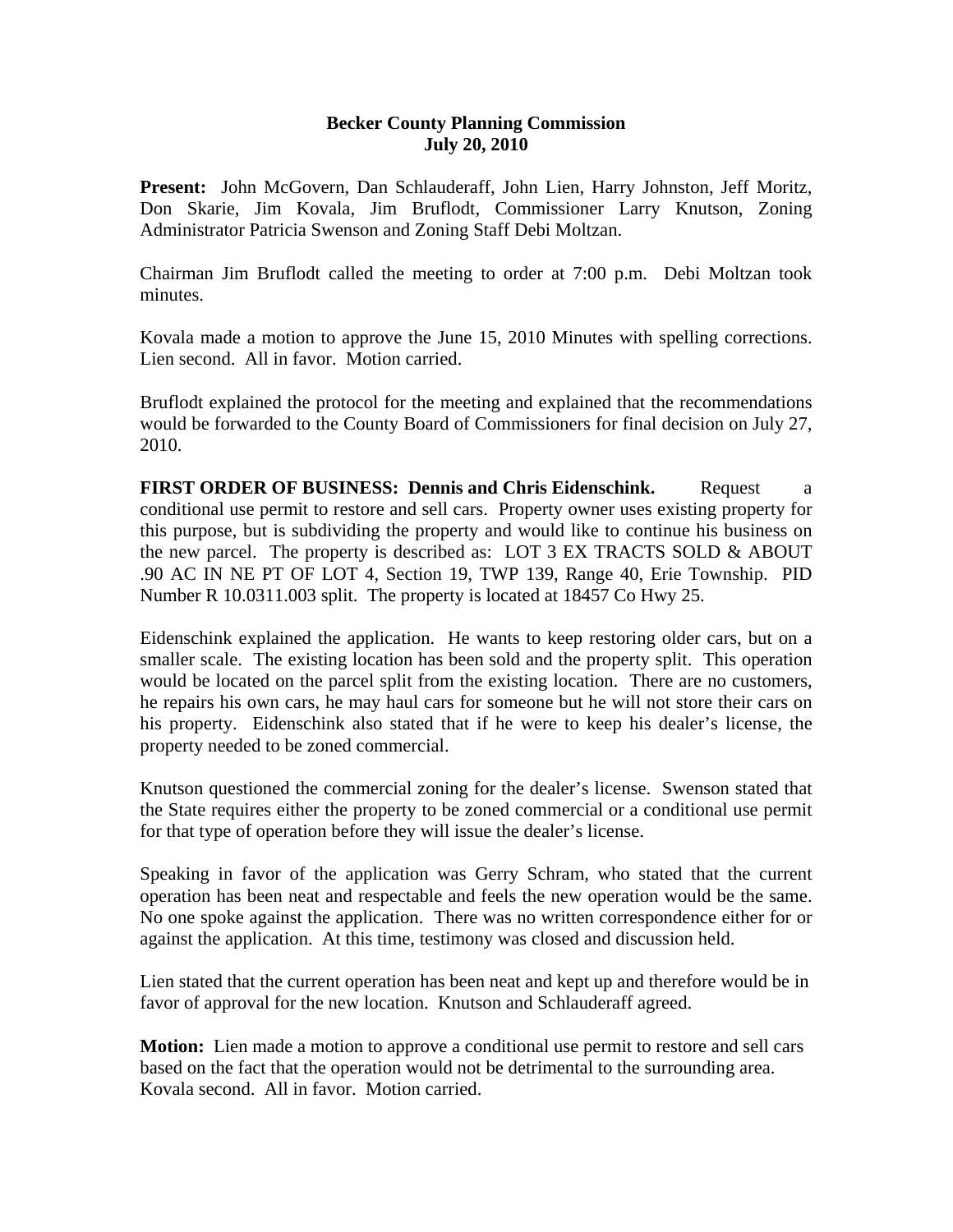**SECOND ORDER OF BUSINESS: Becky Hastad.** Request a change of zone from agricultural to residential and approval of a certificate of survey to subdivide a 5.7 acre parcel into 3 parcels (41900 sq ft, 43900 sq ft and 3.8 acres in size) for the property described as: Pt of Govt Lot 7, Section 16, TWP 142, Range 40, Maple Grove Township. PID Number 20.0297.001. The property is located on White Earth Lake near 30000 374th St.

Josh Pfeffer, Meadowland Surveying, explained the application to the Board. This is a three (3) tract subdivision, which is the remainder of Hastad's property. The property to the north has already been platted by Hastad and the property to the west is in the process of being sold to the DNR. The lots meet the criteria of the Zoning Ordinance.

No one spoke in favor of the application. No one spoke against the application. There was no written correspondence either for or against the application. At this time, testimony was closed and discussion held.

Johnston stated that the Environmental Review Technical Panel has reviewed the project and it does meet the criteria of the Zoning Ordinance.

**Motion:** Johnston made a motion to approve the change of zone from agricultural to residential and approve a certificate of survey for three (3) tracts of land based on the fact that it meets the criteria of the Zoning Ordinance and is compatible with the surrounding area. Moritz second. All in favor. Motion carried.

**THIRD ORDER OF BUSINESS: Dennis and Peggy Olson.** Request approval of a certificate of survey and the change of zone from agricultural to residential for three parcels (40,000 sq ft each) with a remnant tract of app. 37+ acres for the property described as: Govt Lots 7 & 8, Section 04, TWP 138, Range 43, Cormorant Township. PID Number 06.0061.000. The property is located on Rossman Lake at 3486 Rosman Erickson Road.

Josh Pfeffer, Meadowland Surveying, explained the application to the Board. The request is to subdivide three (3) tracts of land from 37 acres. These are back lots on the north side of Rossman Lake. Currently, it is planned to sell the three (3) lots to owners of the lake lots. It may be possible that there will be future subdivision of this property.

No one spoke in favor of the application. No one spoke against the application. Written correspondence was received from Cormorant Township, in favor of the application. At this time, testimony was closed and discussion held.

Knutson stated that there is a mix of zoning in that area, but the future trend of lakeshore is residential. Johnston questioned the notation from the Environmental Review Technical Panel, stating that these lots are to be sold to the lake owners. Swenson explained that each lot being created is large enough to be sold independently.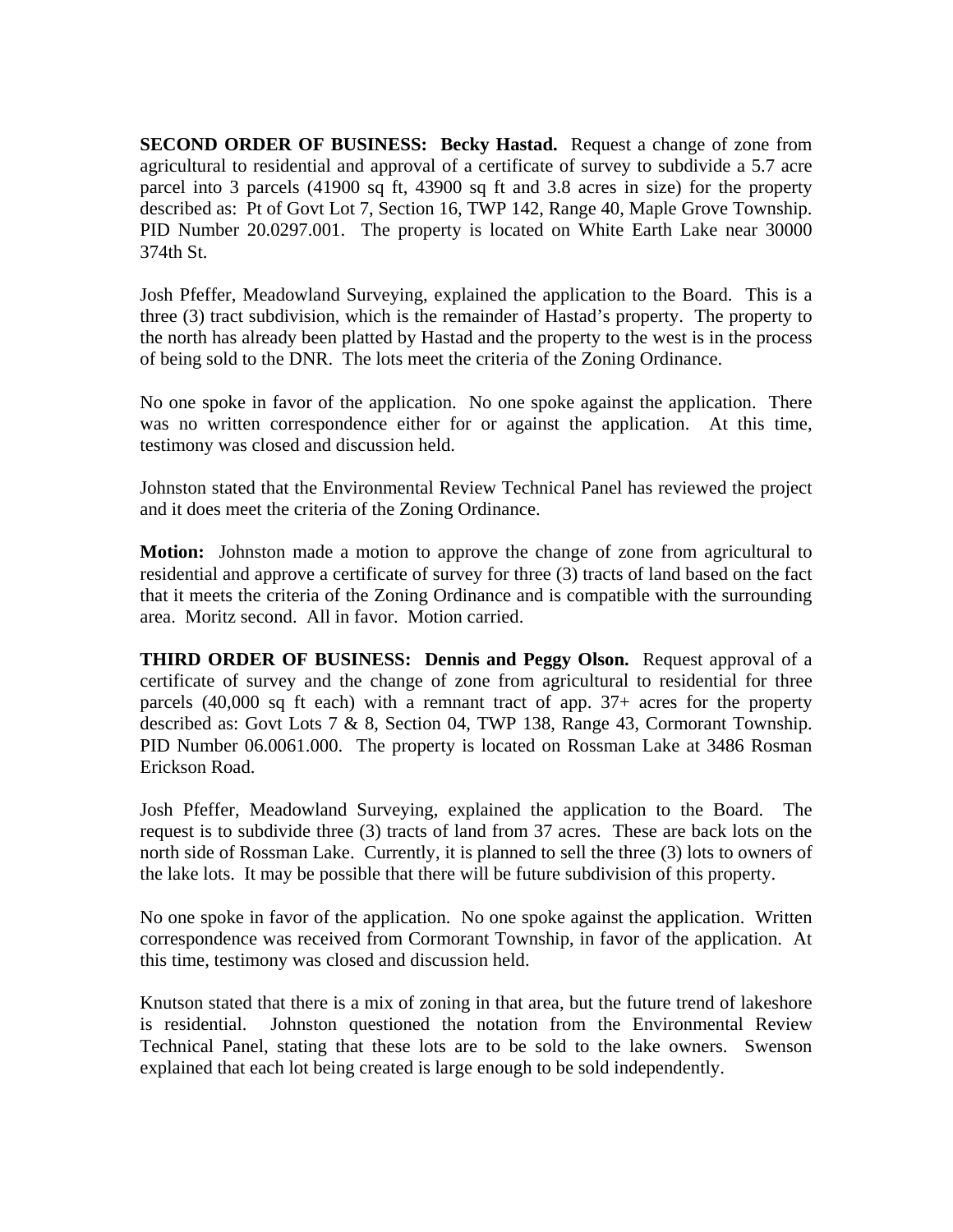**Motion:** Skarie made a motion to approve the change of zone for three (3) lots and approve the certificate of survey for those three (3) lots based on the fact that it does meet the criteria of the Zoning Ordinance and is compatible with the surrounding area. Kovala second. All in favor. Motion carried.

**FOURTH ORDER OF BUSINESS: David Larson.** Request a conditional use permit to erect a 499 ft radio broadcast tower with a 24x24 ft transmitter building at the base of the tower for the property described as: PT SE 1/4: COMM E QTR COR SEC 34, W 1631.76' TO POB; W 454.34', S AL RWY 1337.55', E 1230.95', N 328.03', W 33', N 335.01', W 467.86', S 136.99 W 430', N 800' TO POB, Section 34, TWP 138, Range 41, Lake View Township. PID Number R 19.0654.002. The property is located across the road from 26550 Adams Rd.

Swenson clarified that the application requests a 499 ft tower, but the original notice stated 449 ft. The 449 ft was a typing mistake.

Jack Hanson, Operation's Manager, explained the application to the Board. The intent is to move the antenna for KBOT Radio Station closer to Detroit Lakes. The current tower is located south of Pelican Rapids. Listeners in this area have expressed that they cannot always receive the signal, so moving the tower would strengthen the signal in this area.

Knutson questioned if the radio station would be giving up a broadcasting area. Hanson stated that, if relocated, the signal will reach the existing area plus the new area.

Rich Whittet spoke in opposition to the application, concerned about the traffic, dust and condition of the road. Terry Stephenson spoke in opposition with the same concerns, dust, traffic and thought this area was residential and not commercial.

Knutson questioned how much traffic there would be to the tower. Hanson stated that once the tower is up, the tower is unmanned and typical traffic would be one trip a month. Hanson further stated that the tower is intended to be constructed, from the point of the 'for sale' sign, up the trail and in the trees past the clearing. Bruflodt questioned the construction time. Hanson stated that they would like to begin construction this fall and it would take about 30 days.

Doug Branchaud spoke against the application stating that he plans on building a house there and the tower would devalue his property and does not want to look at the tower.

There was no written correspondence either for or against the application. At this time, testimony was closed and discussion held.

Knutson questioned if the Township had submitted a reponse. Gail Hahn, Lake View Township Supervisor, was in the audience and stated that the Township had no objections to the application. Knutson felt that the developer could provide dust control during contruction and that the tower would not decrease property values.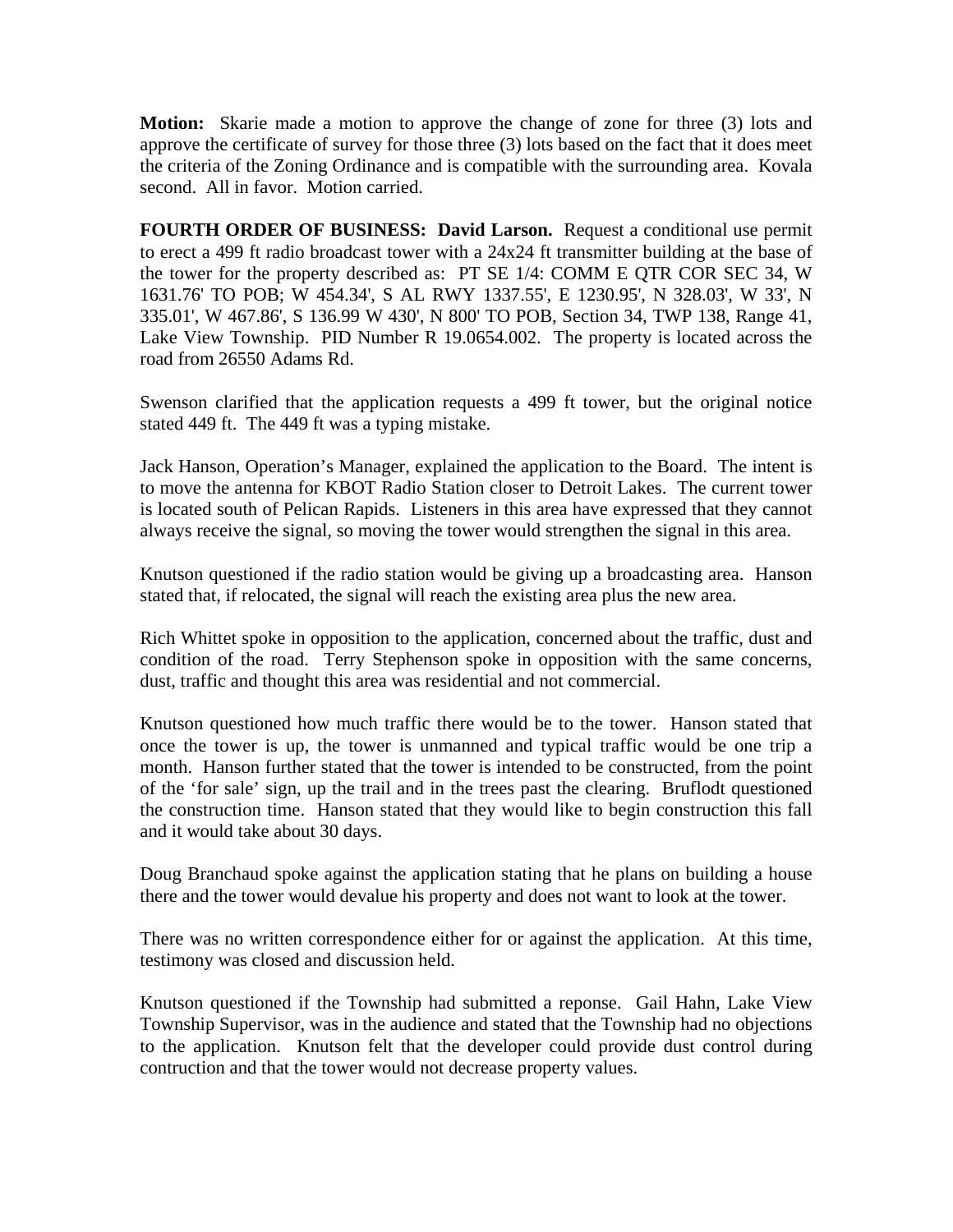**Motion:** Kovala made a motion to approve the conditional use permit to erect a 499 ft radio broadcast tower with a 24x24 ft transmitter building at the base of the tower based on the fact that it would not be detrimental to the surrounding area with the stipulation that dust control be used during construction in front of the affected homes. Skarie second. All in favor. Motion carried.

**FIFTH ORDER OF BUSINESS: Jason Mowers.** Request approval of a conditional use permit to run a repair, salvage and auto lot for the property described as: BEG 1149.8' NW OF INTER E LN W1/2 OF NE1/4 &N LN RWY TH N 136.6' E 132' S TO RWY & NW AL RWY TO BEG, Section 28, TWP 139, Range 41, Detroit Township. The property is located at 25576 Anderson Rd.

Jason Mowers explained the application to the Board. The property is already zoned commercial; he wants to get his dealer's license and wants to put up a fence.

Kovala stated that the application is for a repair, salvage and auto lot and the condition of the property is not that of a repair, salvage and auto lot. The condition of the property is that of a junkyard. Mowers stated that he was told that this is what he needed for a junkyard and it will be fenced. Kovala stated that the condition of the property cannot be hid.

Knutson asked Swenson to read the definition of a salvage yard from the Zoning Ordinance. Swenson read the definition. Knutson stated that the condition of the property is a mess. Bruflodt questioned if there was a past conditional use permit on the property. Swenson stated that there was not. McGovern stated that he felt that with the condition of the property, a decision cannot be made until the property is cleaned up. McGovern questioned the junk on the cul-de-sac. It was stated that the junk on the culde-sac is that of the next property owner and would be dealt with separately.

Speaking in opposition to the application was Willy Meeks (son of Meeks who owns Willy's Salvage & Towing) who stated that there is not enough room for Mowers to do what he wants to on that piece of property, currently he is using the right of way for his stuff, it is an eye sore and the condition of the property is affecting their properly permitted business nearby.

Julie Eginton-Cogger, owner of the property, stated that Mowers has good intentions but is not well organized. As owner of the property, she is not pleased with how it looks. She felt Mowers should have a 3 to 6 month plan to work from and if he does not comply shut him down.

Written correspondence was received from Willy Meeks, owner of Willy's Salvage & Towing, in opposition to the application stating that the condition of the property is more of that of a junkyard. At this time, testimony was closed and discussion held.

Lien read a portion from the Zoning Ordinance which stated that no conditional use permit shall be recommended for approval unless the conditional use will not harm the